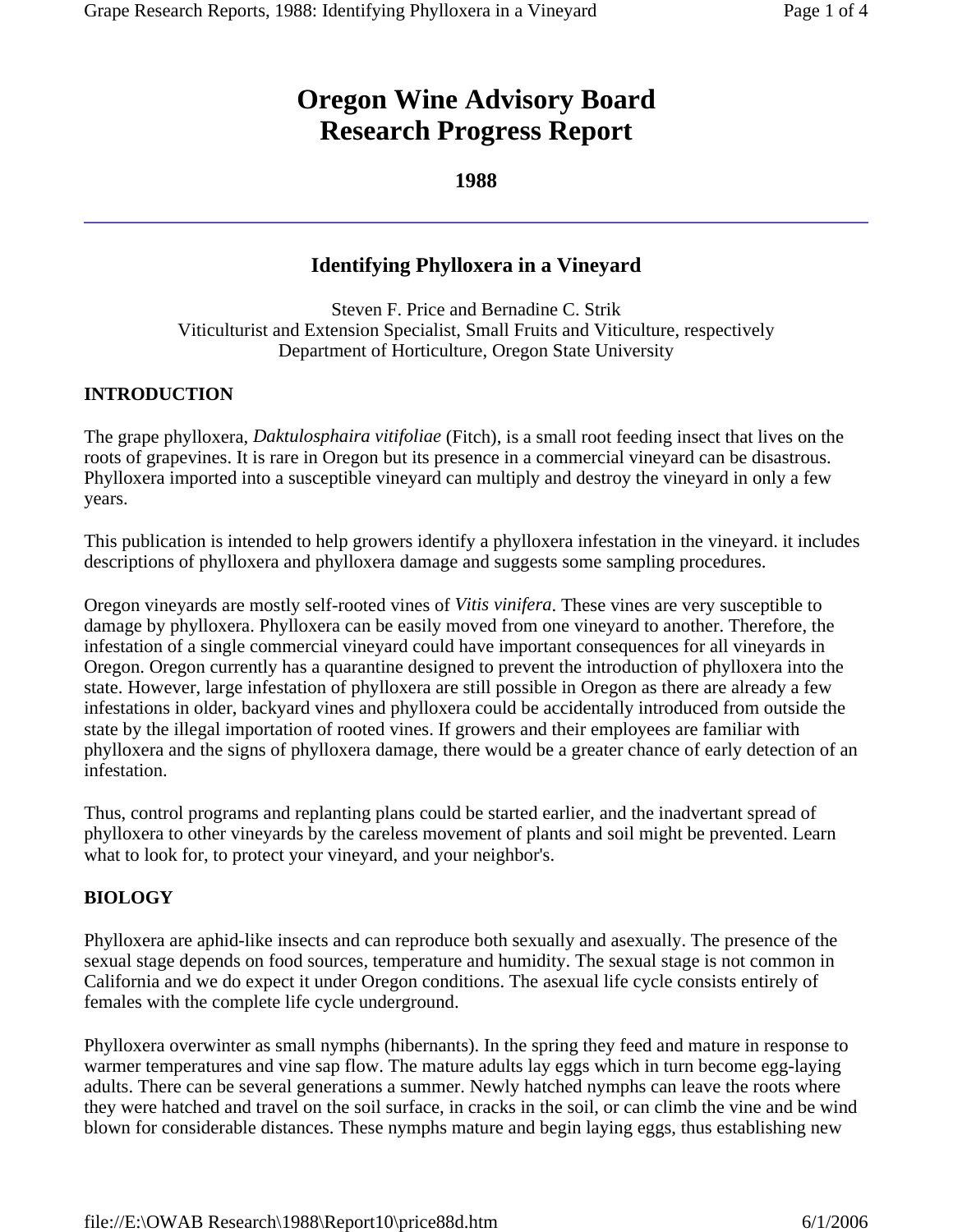infestations. This natural spread is aided by the movement of soil and plants by man. In September or October nymphs become hibernants and the cycle is repeated.



Phylloxera hibernants on an older root. (19X) (photo by I. A. Rammer)

The food source for phylloxera is restricted to the genus *Vitis*. Most species of *Vitis*, including phylloxera-resistant rootstocks, will support a phylloxera population, although they differ greatly in the degree of damage that may result. Therefore, any rooted grape, whether grafted on a resistant rootstock or not, can potentially carry phylloxera and infect new areas.

#### **ROOT SYMPTOMS**

When phylloxera feed on roots they cause nearby cells to divide and form swollen areas. When feeding occurs on root tips, the tips swell and become distorted. The tip then becomes club- or crook-shaped. These white or yellow growths are called nodosities and are easy to see due to their bright color relative to the rest of the root surface. They are found during times of active root growth. When the feeding is on older, larger roots, swollen areas called tuberosities are formed. As these age and decay, they may split longitudinally and infected roots will appear darker, with more cracks and sloughing bark than healthy roots. A severely infected vine will have little or no new root growth.

#### **VINE SYMPTOMS**

In *Vitis vinifera*, phylloxera injury to the top of the plant is an indirect result of root damage. Therefore, there are no signs of damage on the above ground portion of the plant that are unique to phylloxera injury. The symptoms are similar to many other root disorders; fungal root rots, gopher damage, or mechanical damage to the roots all result in a weakened vine.

The first sign of infection is a decrease in vigor. Shoots will grow slowly, be thinner and have no tendrils. Shoot growth will stop earlier in the season than on healthy vines. Leaf analysis will indicate decreased concentrations of N, S, and K. Infected vines are more prone to water stress. As the infection proceeds, growth becomes very reduced, leaves may become scorched, and vines can collapse in midsummer.

One of the most distinctive symptoms of phylloxera is the pattern of dead and weak vines that results from spreading infestation. Initially, only a few vines will be visibly weakened (the point source).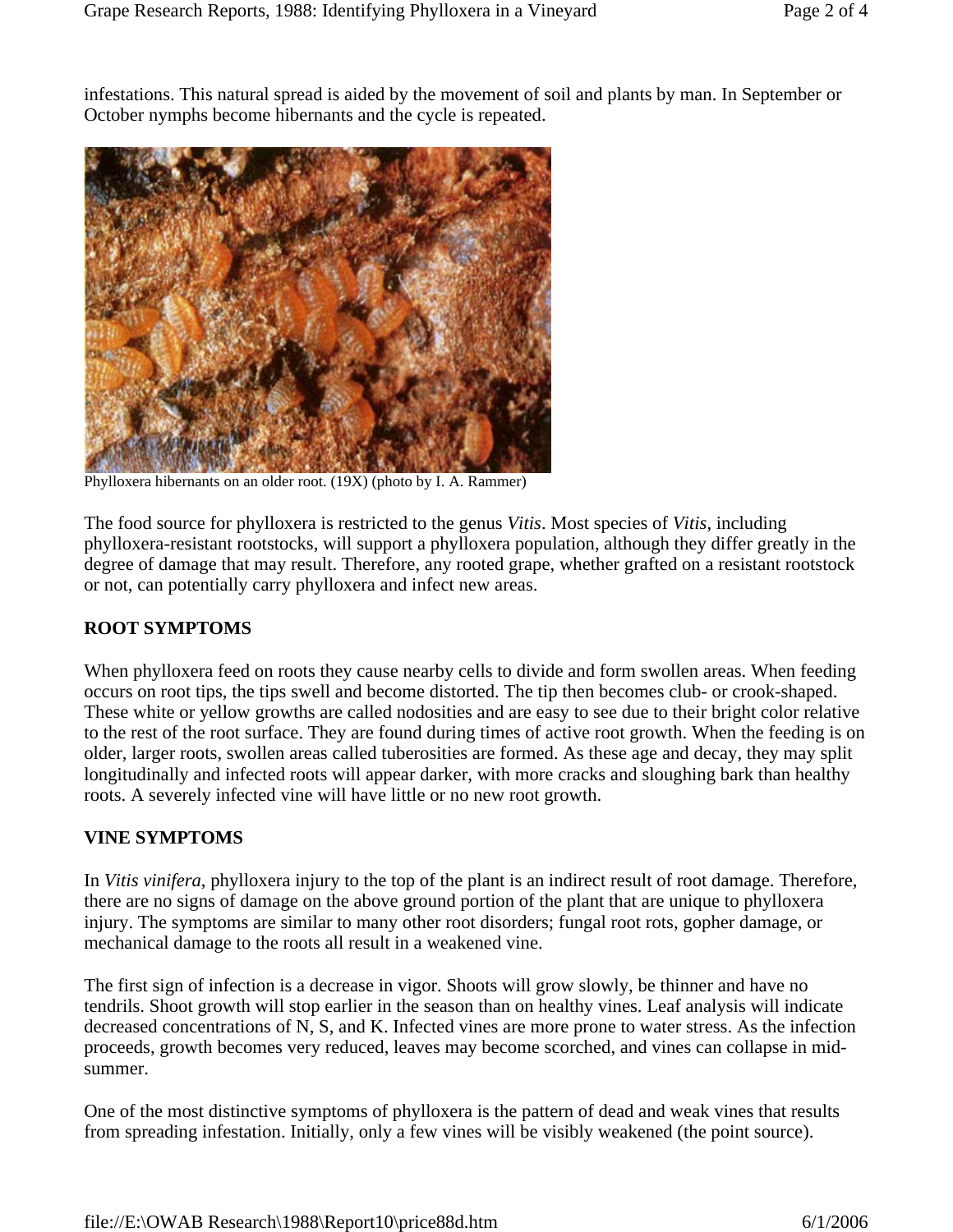Within a few years a large group of weak and dead vines will surround the point source and new areas of infestation will appear nearby (satellite outbreaks). The spread may be circular or it may be influenced by wind patterns or directions of movement of machinery. Diseases that also cause areas of dead vines, such as oak root fungus *(Armillaria mellea)*, do not spread as rapidly as phylloxera spots and do not develop satellite outbreaks.



Phylloxera hibernants and adults on a root nodosity. (30X) (photo by H. Kido)



Root nodosities. Scale in centimeters. (photo by D. Jordan)

Aerial photography with color or infrared film is a useful management tool in vineyards and is one of the best ways to spot early phylloxera infestations. Patterns of weak vines are clearly visible and weak vines can be checked on the ground for indications of phylloxera infestation on the roots.

#### **DESCRIPTION**

Phylloxera are very small. Adult females are only 0.7 to 1 mm long and eggs and hibernants are only about a third that size. Adult females are pear-shaped and about twice as long as they are wide. Their color varies from greenish-yellow to light brown. Eggs are oval-shaped and bright lemon yellow when first laid. Newly hatched nymphs are also yellow and colonies of eggs and nymphs can appear as yellow patches on the roots. Hibernants are generally brown and flattened. Hibernants, nymphs and adults all